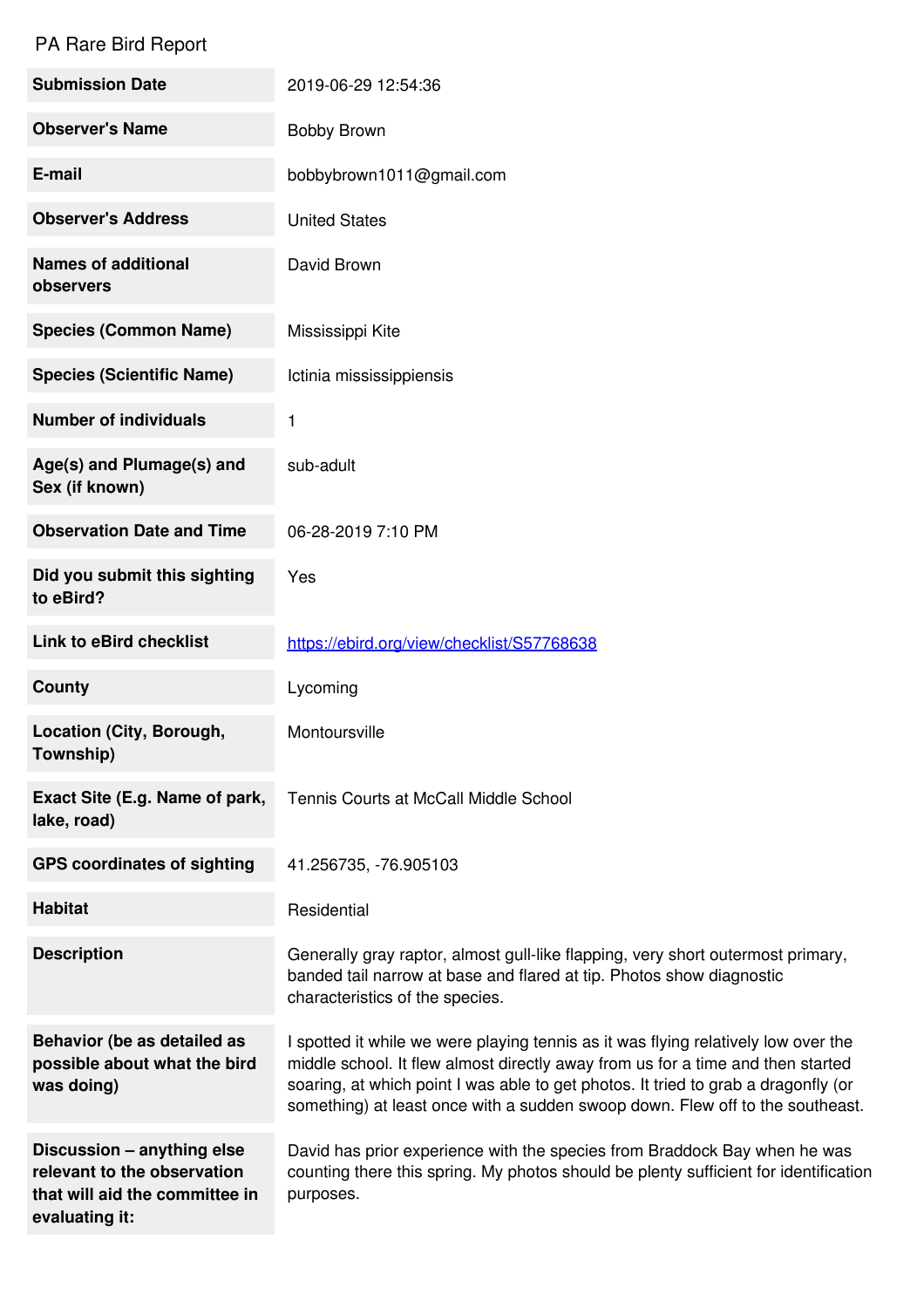**Are you positive of your identification ? (Why or why not)**

Yes, diagnostic photos

Photograph

**Supporting evidence (check all that apply)**

**Upload images, audio, video or drawings**